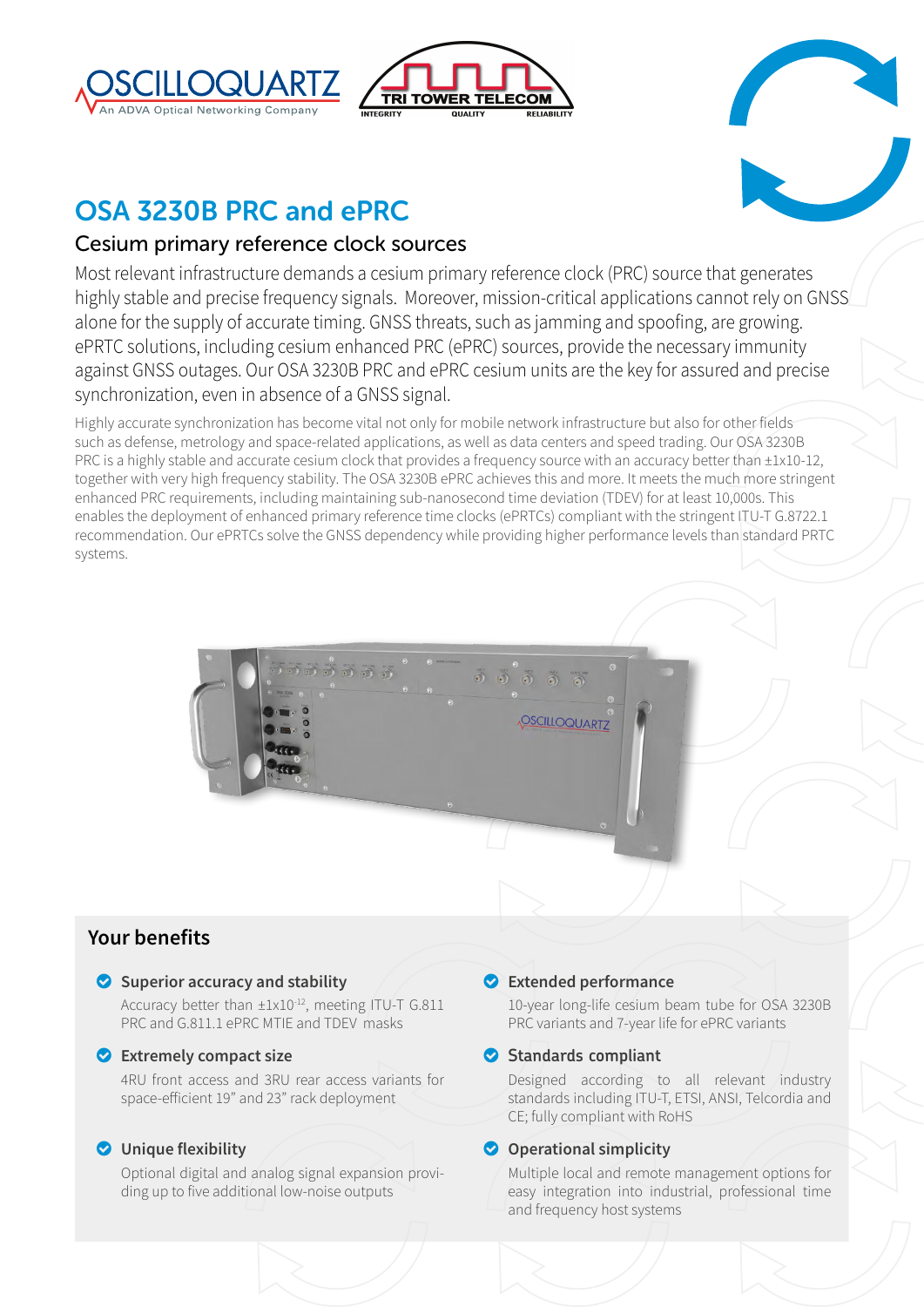## **High-level specifications**

### **Cesium performance**

- Two variants: PRC (ITU-T G.811) and ePRC (G.811.1) compliant
- Freq. accuracy:  $\pm 1 \times 10^{-12}$
- Reproducibility:  $\pm 1 \times 10^{-12}$
- Adjustability:
	- − Resolution < 1 x 10-15
	- − Range ±1 x 10-9

### **Optional output expansion**

- Five additional outputs:
	- − Four digital output interfaces configurable to 2048MHz/E1/ T1/1PPS/10MHz
	- − One analogue output interface configurable from 0.1MHz to 50MHz sine

### **Sync input**

- 1PPS TTL ( $\geq$ 3V) at 50  $\Omega$
- BNC connector
- One on rear side plus one on front side for 19" version

• Control and monitoring via: − Three alarm contacts, − RS232 communication for local management with GUI − Ensemble suite for remote management via external

### **Outputs**

- Two direct frequency interfaces 1 x 5MHz and 1 x 10MHz
- One analog interface programmable from 0.1MHz to 50MHz sine
- Three digital outputs: 1PPS, 1.5MHz and 10MHz

## **Management Management Mechanical**

- ETSI (4RU shelf) and 19" (3RU shelf) variants
- Dual feed 48VDC or mixed 110-240VAC/48DC power supply
- Power consumption: 50W at 25°C

## **Applications in your network**

### **PRC and ePRC cesium clocks for highly precise synchronization of mission-critical infrastructure**

TCP-IP device

- Precise synchronization of time-based communication networks such as radio access networks for mobile communications, defense systems or metrology applications; also legacy networks such as SONET/SDH
- Deployment of ePRTC solutions that provide highly accurate and stable synchronization even without GNSS

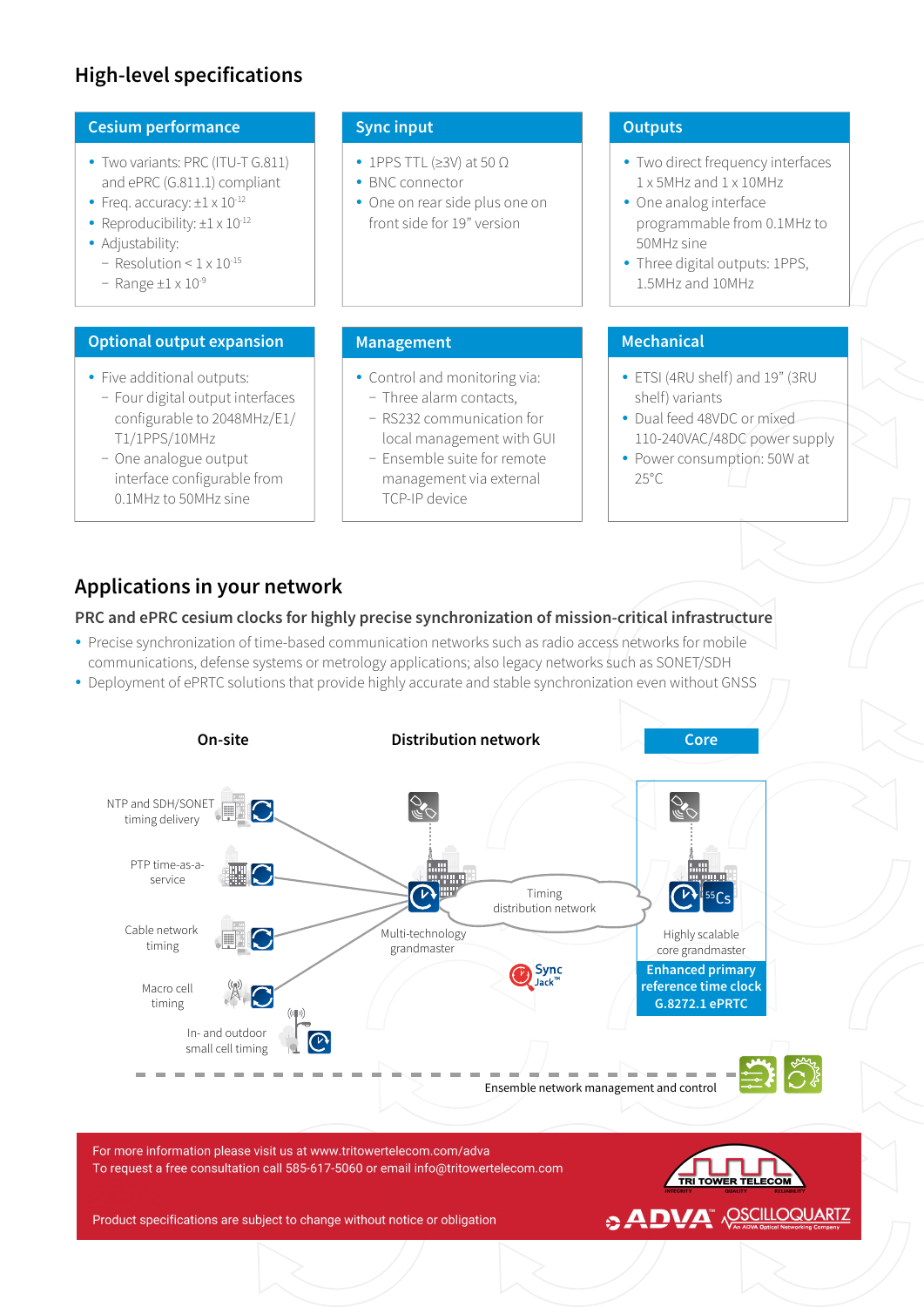### **Cesium performance**

- Frequency Accuracy:  $\pm 1 \times 10^{-12}$
- Reproducibility:  $\pm 1 \times 10^{-12}$
- Adjustability:
	- − Resolution < 1 x 10-15
	- − Range ±1 x 10-9

### **Wander generation**

#### **OSA 3230B PRC**

- y Conforming to ITU-T G.811 and GR-2830 PRS
- 45 minutes warm-up time at 25°C
- MTIE limit ( $\mu$ s) Observation interval τ (s)  $0.275 \times 10 - 3\tau + 0.025$   $0.1 < \tau \le 1,000$  $10^{-5}$ τ + 0.29 τ > 1,000 • TDEV limit (ns) Observation interval  $\tau$  (s) 3 0.1 <  $\tau$  < 100  $0.03\tau$   $100 \leq \tau \leq 1000$ 30 1000 < τ < 10000

### **OSA 3230B ePRC**

- Conforming to ITU-T G 811.1
- 45 minutes warm-up time at 25°C

| $\bullet$ MTIE limit ( $\mu s$ )     | Observation interval $\tau$ (s) |
|--------------------------------------|---------------------------------|
| 0.004                                | 0.1 < T < 1                     |
| $0.11114 \times 10^{-3}$ T + 0.00389 | $1 < \tau < 100$                |
| $0.0375 \times 10^{-6}$ T + 0.015    | 100 < t < 1000                  |
| $10^{-6}$ T + 0.0140375              | T > 1000                        |
| • TDEV limit (ns)                    | Observation interval $\tau$ (s) |
|                                      | 0.1 < t < 100000                |

### **Outputs**

- Direct frequency output
	- − Interfaces: 2
	- − Frequency: 1 x 5MHz + 1 x 10MHz
	- − Level and connector: 13dBm at 50Ω (BNC)
- Analog output
	- − Interfaces: 1
	- − Frequency: programmable from 0.1 to 50MHz sine
	- − Shape: wave output at 50Ω (BNC)
	- − Level:
		- − 500mVrms (typical)
		- − 250mVrms (minimal)
- Digital output
	- − Interfaces: 3
	- − Frequency: 1PPS / 1, 5 and 10MHz
	- − Level: ≥ 3V at 50Ω
	- − Shape: square
	- − Connector: BNC

### **Synchronization input**

- Type: 1PPS TTL (≥3V)
- Connector: BNC
- Location: 1 on rear side plus 1 on front side for 19" version

#### **Power supply**

- Voltage: 48VDC nominal floating (24V to 60V)
- Power feeds: dual
- Power consumption: 50W at 25°C (max. 60W during warm-up)
- Optional configuration: 1xAC plus 1xDC with OSA 3230B 19" version (110-240VAC 50-60Hz)

#### **Management interface**

- Interface: RS232C on DB-9 for both local management with CMSW GUI and remote management using FSP NM management software with UMI interface module
- Locations: 1 connector on rear side plus 1 connector on front side for 19" version
- Alarms: 3 relay contacts
- LED Monitoring: 3 LEDs for monitoring power supply status, operation and alarms
- LED Location: 3 LEDs on front side plus 3 LEDs on rear side for 19" version

### **Mechanical**

- $\bullet$  ETSI: 436mm x 176mm (4RU) x 240mm (W x H x D) with front access connectors, adapter for 19" rack standard
- $\cdot$  19": 436mm x 132mm (3RU) x 400mm (W x H x D) with rear access connectors, adapter for 23" rack standard
- Weight < 15kg (excluding packaging)

#### **Telecom signal expansion (optional)**

- Digital Output
- − Interfaces: 4
- − Frequency: configurable to 2.048MHz / E1 / T1 / 1PPS / 10MHz
- − Level: according to G.703
- − Connector: BNC 75Ω or DB9 120Ω (T1:DB-9 100Ω)
- Analog Output
	- − Interfaces: 1
	- − Frequency: configurable from 0.1 to 50MHz
	- − Format: Sine wave output
	- − Connector: BNC 50Ω
	- − Level: 500mVrms (typical) / 250mVrms (minimal)